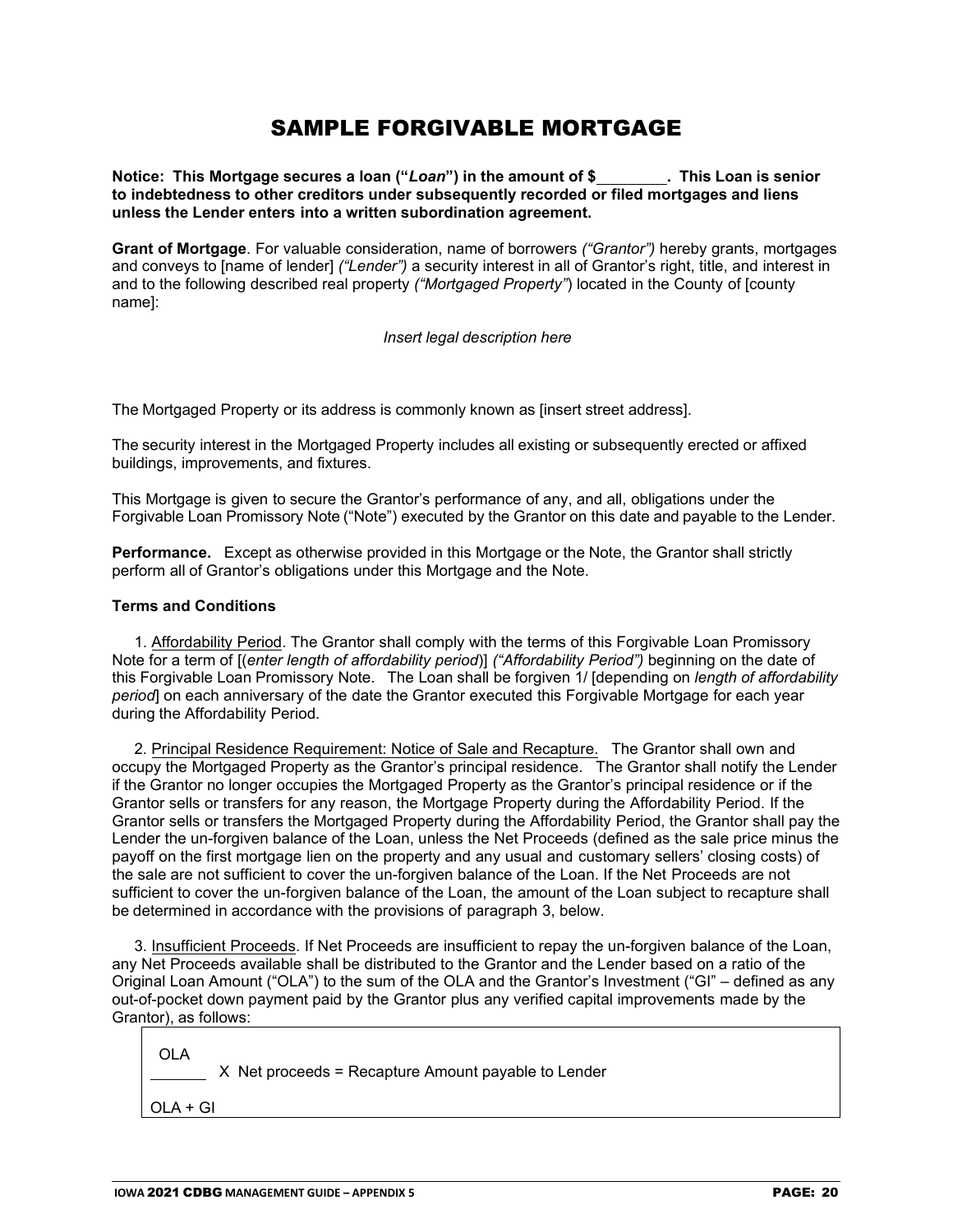GI X Net Proceeds = Proceeds payable to Grantor  $OLA + GI$ 

If there are no Net Proceeds to distribute, the recapture amount payable to the Lender shall be zero.

4. Refinance. If the Grantor refinances the first lien on the Mortgaged Property with a lender approved by the Iowa Economic Development Authority during the Affordability Period, the Lender may, in its sole discretion, agree to sign a subordination agreement subordinating the mortgage securing this debt to the new mortgage held by the IEDA-approved lender. The refinancing of the Homebuyer Assistance lien may ONLY be refinanced for the purpose of lowering the interest rate and not for cash out during the Period of Affordability. If the Grantor refinances both the first mortgage and this mortgage during the Affordability Period, the Grantor shall pay the Lender the entire un-forgiven balance of the Loan

5. Duty to Maintain. Grantor shall maintain the Mortgaged Property in good condition and promptly perform all repairs, replacements, and maintenance necessary to preserve its value and shall not cause or suffer waste on or to the Mortgaged Property.

6. Taxes and Liens. Grantor shall pay all taxes and special assessments before the taxes or special assessments become delinquent. Grantor shall maintain the Mortgaged Property free of any liens having priority over the interest of the Lender, except as specifically agreed to in writing by the Lender.

7. Insurance. Grantor shall keep in force homeowners insurance with a standard mortgagee clause in favor of the Lender covering all improvements on the Mortgaged Property against loss by fire, tornado and other hazards in an amount not less than the total combined mortgages and liens on the Mortgaged Property. Grantor shall provide proof of insurance and appropriate riders to the Lender and shall pay all premiums on the insurance when due.

8. Lender's Expenses. If the Grantor fails to (a) pay all taxes, (b) maintain required insurance coverage on the Mortgaged Property, or (c) maintain the Mortgaged Property in good condition, the Lender may do so, at the Lender's sole discretion. The Grantor shall be obligated to repay all expenses incurred or paid by Lender for such purposes and any amounts owed to the Lender for such purposes will accrue interest at [describe the rate that will apply]. The rights provided in this paragraph shall be in addition to any other rights or any remedies to which the Lender may be entitled as a result of any default. Any such action by Lender shall not be construed as curing the default so as to bar Lender from any remedy that it otherwise would have had.

9. Acceleration of Maturity and Receivership. If the Grantor defaults on this Forgivable Mortgage and the Note, the Lender may declare the Grantor in default and the entire un-forgiven amount of the Loan plus any payments made by the Lender for taxes, assessments, insurance premiums, or repairs shall become due and owing and the entire amount shall be collectable by foreclosure or otherwise. At any time after the commencement of any action in foreclosure, or during the period of redemption, and upon the request of the Lender, the court shall appoint a receiver to take immediate possession of the Mortgaged Property.

10. Default Events. At Lender's option, Grantor will be in default under this Mortgage if any of the following happens:

- a. The Grantor fails to occupy the Mortgaged Property as Grantor's principal residence for a period of two consecutive months.
- b. The Grantor sells, transfers, or conveys the Mortgaged Property.

c. The Grantor fails to pay all taxes, to pay the insurance, or to maintain the property in good condition.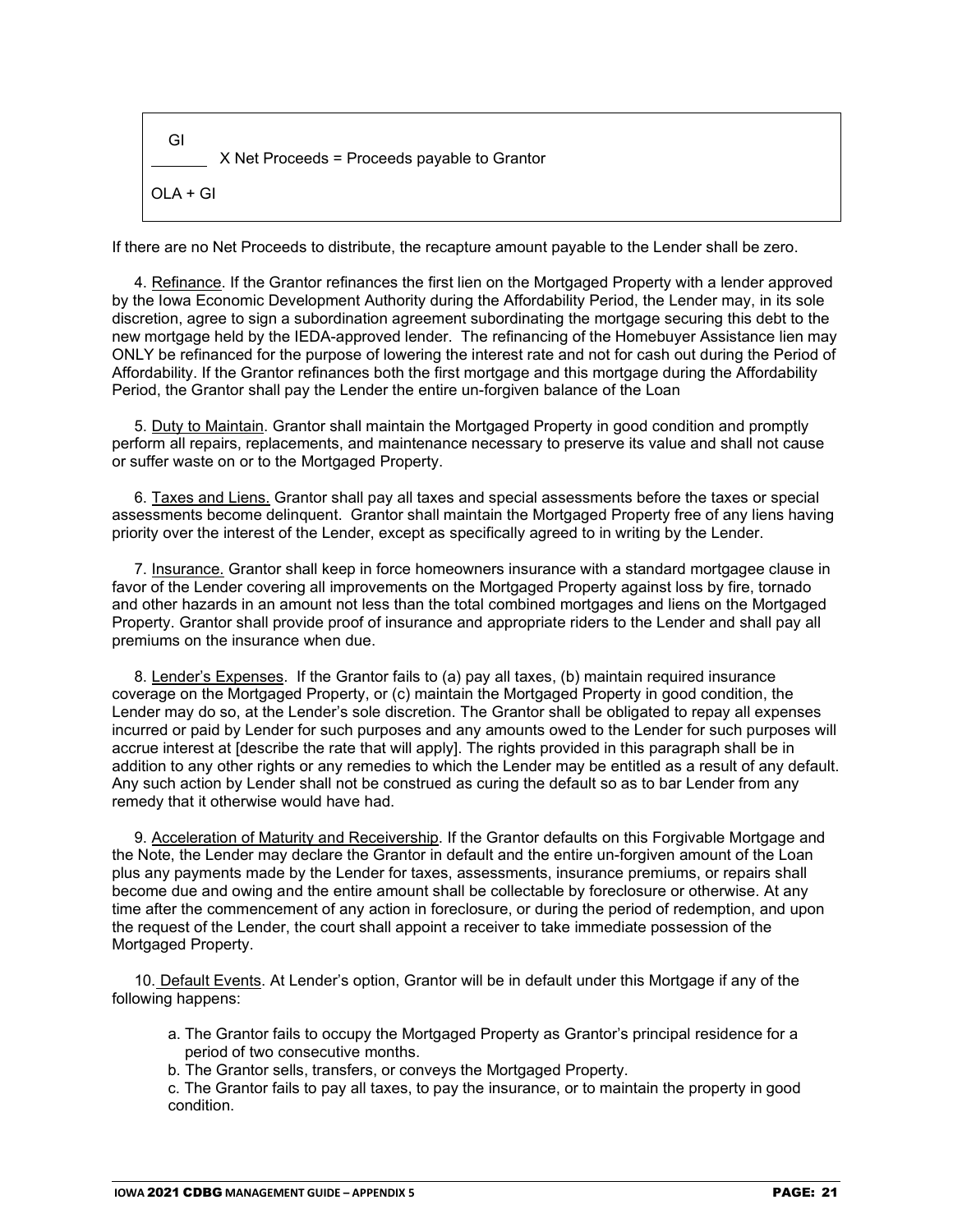11. Attorney's Fees. If Lender institutes any suit to enforce this Forgivable Mortgage and the Note and to foreclose on the Forgivable Mortgage, the Grantors shall pay all costs of the action, including reasonable attorneys' fees, court costs, and abstracting fees.

12. Governing Law. This Forgivable Mortgage and the Note shall be construed in accordance with the laws of the State of Iowa and the federal laws and regulations governing the HOME Investment Partnership Program.

13. Warranty of Title. The Grantor warrants that Grantor holds good and marketable title of record to the Mortgaged Property in fee simple, clear of all liens and encumbrances other than the first mortgage lien held by a lender approved by the Iowa Economic Development Authority and agreed to by the Lender.

14. Eminent Domain. If the Mortgaged Property is subject to eminent domain proceedings, the transfer shall constitute a sale of the Mortgaged Property and the proceeds shall be subject to the recapture provisions described above.

15. Non-judicial Foreclosure. Lender may exercise the right to non-judicial foreclosure pursuant to Iowa Code section 654.18 and Chapter 655A as currently enacted or hereafter modified, amended or replaced.

16. Shortened Redemption. Grantor hereby agrees that, in the event of foreclosure of this Forgivable Mortgage, Lender may, at Lender's sole option, elect to reduce the period of redemption pursuant to Iowa Code sections 628.26, 628.27, or 628.28, or any other Iowa Code section, to such time as may then be applicable and provided by law.

17. Notices. Any notice provided for under this Forgivable Mortgage shall be given in writing by registered or certified mail, by receipted hand delivery, or by courier and addressed to the Grantor at the Mortgaged Property's address. Notice shall be effective at the earliest of (a) the time it is actually received, (b) within one day if it is delivered using an overnight courier service, or (c) within five days after it is deposited in the U.S. mail if it is delivered using registered or certified mail.

18. Successors and Assigns. Subject to any limitations stated in this Forgivable Mortgage, this Forgivable Mortgage shall be binding on and inure to the benefit of the parties' successors and assigns.

19. Time is of the Essence. Time is of the essence in the performance of this Forgivable Mortgage and the Note.

20. Release of Rights of Dower, Homestead and Distributive Share. Each of the undersigned Grantors hereby relinquishes all rights of dower, homestead and distributive share in and to the Mortgaged Property and waives all rights of exemption as to any of the Mortgaged Property. If a Grantor is not an owner of the Property, that Grantor executes this Mortgage for the sole purpose of relinquishing and waiving such rights.

21. Impact on Real Property. All of the terms and conditions herein shall run with and encumber the Mortgaged Property and the improvements thereon, and be binding upon the Grantor and the Grantor's successors and/or assigns during the Affordability Period.

#### **EACH GRANTOR ACKNOWLEDGES HAVING READ AND UNDERSTOOD ALL THE PROVISIONS OF THIS FORGIVABLE MORTGAGE, AND EACH AGREES TO ITS TERMS.**

#### **GRANTOR ACKNOWLEDGES RECEIPT OF A COMPLETED COPY OF THIS FORGIVABLE MORTGAGE AND ALL OTHER DOCUMENTS RELATING TO THIS DEBT.**